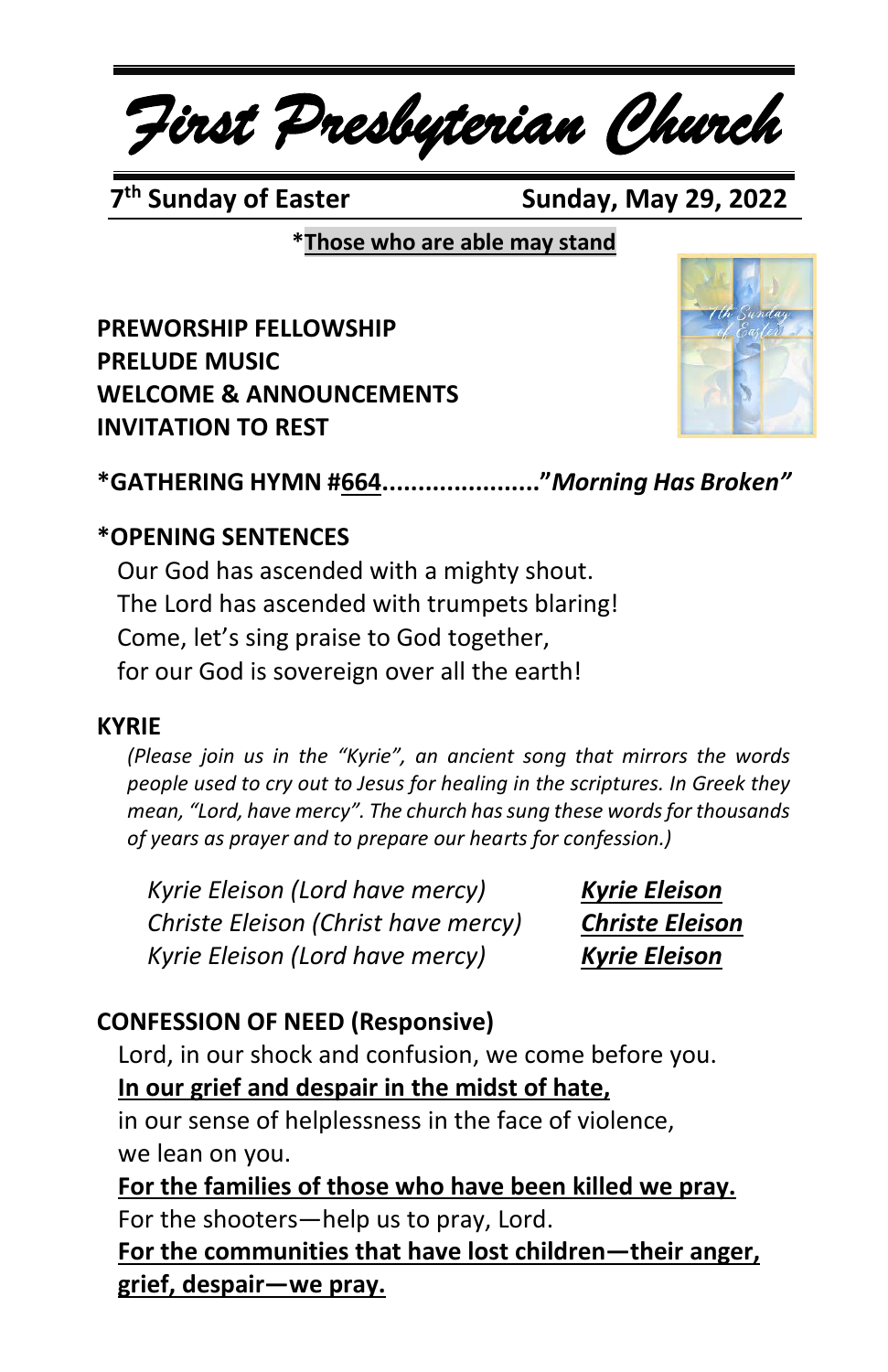For the churches striving to be your light in darkness beyond our comprehension, we pray… for action and direction.

## **We confess that though we have never pulled the triggers, we have benefited from a nation addicted to violence.**

Believing more weapons are the answer to our fears. Profiting from the sale of our instruments of death around the world. Defending the norms that have allowed over 220 mass shootings in the last five months, rather than engaging in the hard work and sacrifice of change.

# **God of hope, in the face of such evil, push us into loving and bold action.**

#### **KYRIE**

*Kyrie Eleison (Lord have mercy) Kyrie Eleison Christe Eleison (Christ have mercy) Christe Eleison Kyrie Eleison (Lord have mercy) Kyrie Eleison*

# **SILENCE FOR CONFESSION AND RESTING IN GOD'S GRACE**

## **DECLARATION OF GRACE (Responsive)**

Hear the good news of God's love for us;

That neither death nor life nor things present nor things to come nor height nor depth nor any other created thing can separate us from the love of God.

## **Amen.**

**RESPONSE HYMN #616..............................."***Awesome God" x2*

## **\*SHARING THE PEACE OF CHRIST**

The Peace of Christ be with you! **And Also, with you!** Let us share a sign of God's peace with one another.



## **PRAYER FOR ILLUMINATION (Unison)**

**Holy Spirit, help us hear your voice beyond our inability to hear and understand your word beyond any speaker's ability to explain. Through your word, speak to our hearts even if our heads are not ready to listen. Amen.**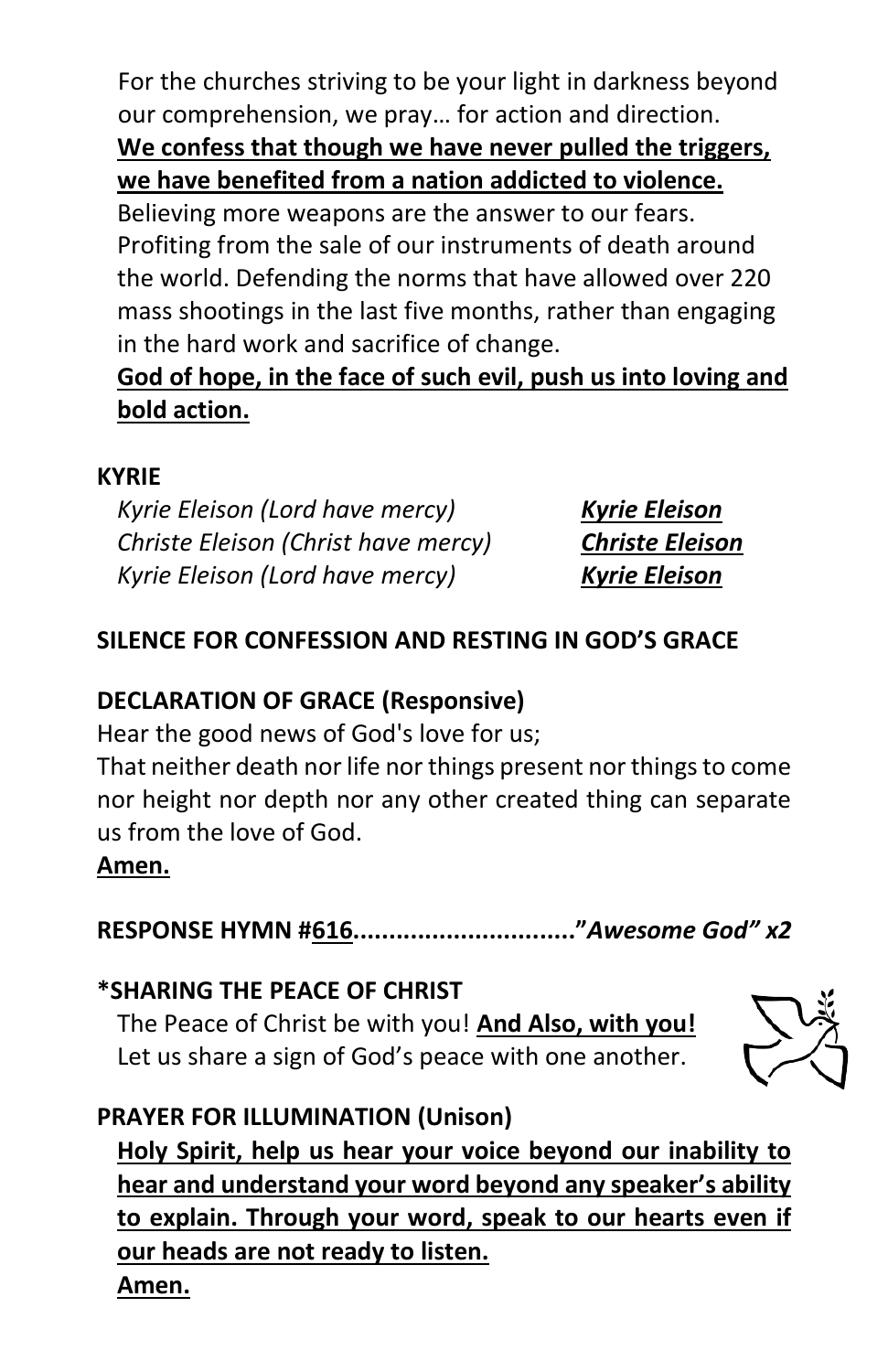#### **SCRIPTURE**

**FIRST READING..........................Revelation 22:12-22 (pg 283)** *Leader: The Word of the Lord.* **People: Thanks be to God!**

**SECOND READING .............................1 Kings 19:4-16 (pg 362)** *Leader: The Word of the Lord.* **People: Praise to You, O Christ**

**SERMON** *Eschatological Realism, Skateboards & The Future We Are Being Pulled Into Rev. Michael Ozaki*

#### **SILENCE FOR REFLECTION**

**\*HYMN OF THE DAY #360...........................***"Christ Is Coming!"*

#### **PRAYERS OF THE PEOPLE**

Lord in your Mercy. **Hear our Prayer.**

#### **THE LORD'S PRAYER (forgive us our "sins")**

#### **\*BLESSING AND CHARGE (Responsive)**

Beloved children of God receive the gift of the Holy Spirit, the grace of Jesus Christ, and the blessing of the Lord forever. **Alleluia! Amen.**

**\*CLOSING HYMN #765.........................."***May the God of Hope"*

 **\*DISMISSAL (Responsive)** Go in peace to love and serve the Lord. **Thanks be to God. Amen.**

*\_\_\_\_\_\_\_\_\_\_\_\_\_\_\_\_\_\_\_\_\_\_\_\_\_\_\_\_\_\_\_\_\_\_\_\_\_\_\_\_\_*

**\*POSTLUDE**